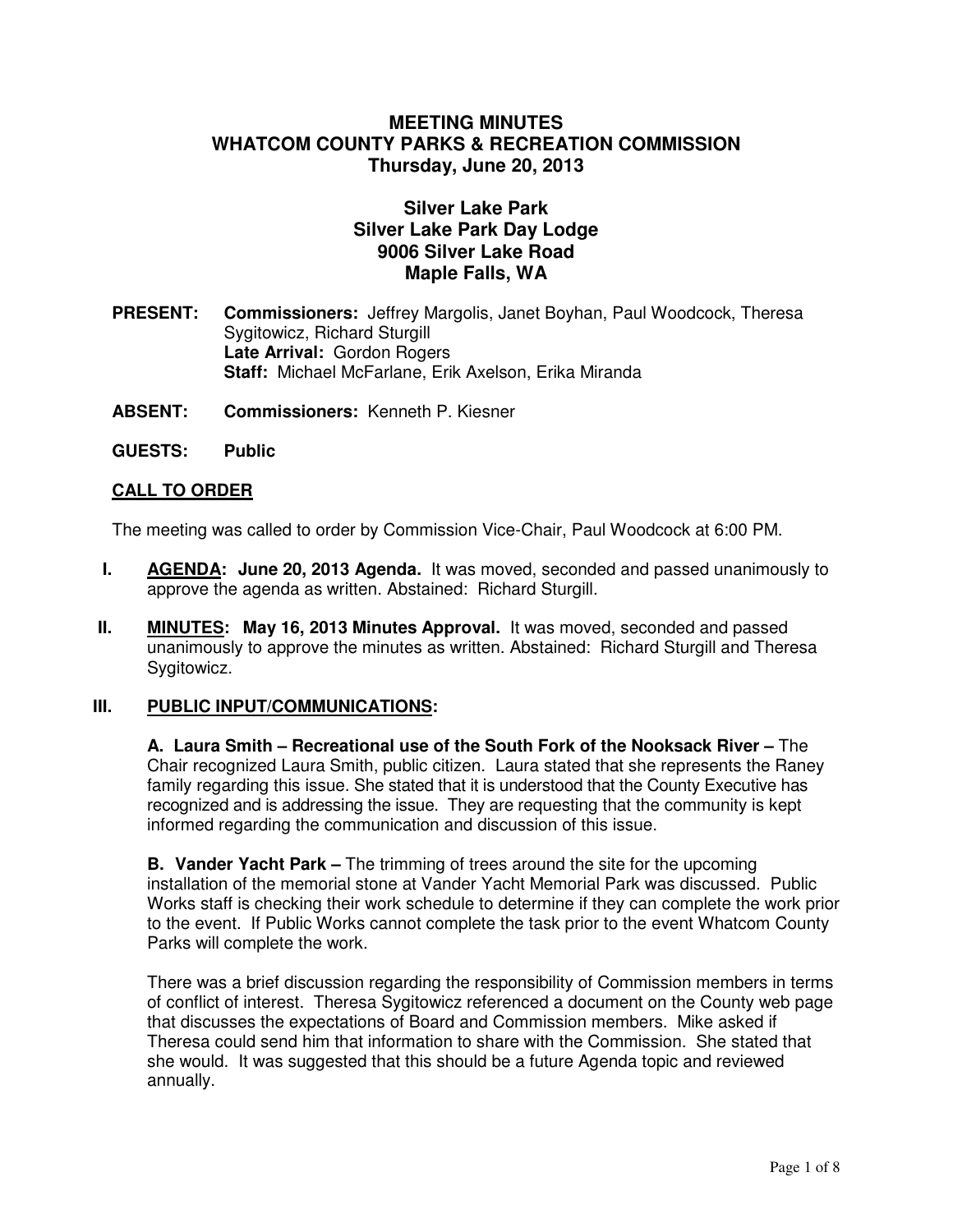#### **ACTION: Theresa Sygitowicz to provide above referenced materials to Mike McFarlane.**

There was discussion regarding public announcements of the Comprehensive Parks, Recreation & Open Space Plan Visioning Sessions. There seemed to be a missed connection in public awareness for the Acme session as it was unattended and that this meeting should be rescheduled. It was suggested if anyone misses a session there are several upcoming session that could be attended.

Mike discussed the steps that are being taken to increase public awareness. Additional press releases of the full schedule were issued again today to many of the outlying local Community Centers and papers, and to the Bellingham Herald. There is also a full schedule on the Parks website. An announcement was made on KGMI and individual meeting information is being posted daily on Facebook.

Mike stated that he would email an updated copy of the full session schedule to the Commissioners and to feel free to share it in any way.

**ACTION: Mike to email an updated copy of the full schedule of the Comprehensive Parks, Recreation and Open Space Plan Visioning Sessions to the Commissioners.** 

## **IV. DIRECTOR'S REPORT – MICHAEL MCFARLANE:**

**A. Nesset Foundation –** The Nesset Foundation approved funding in the amount of \$250,000.00 to remodel the Nesset home and outbuildings and \$15,000.00 for additional maintenance equipment. Once approved by Council, the work will begin, purchases will be made and the Foundation will reimburse the County.

The Foundation also donated a generator for farm use.

**B. Lake Whatcom Reconveyance –** The Department of Natural Resources will meet in Olympia on July  $2^{nd}$ . Mike will provide a presentation at that meeting.

The Reconveyance Growth Management Hearing will also be held on July 2nd.

The Commission will be updated as information becomes available.

**C. East Whatcom Regional Resource Center –** An amendment to the Opportunity Council contract was approved by Council. The amendment will allow the Opportunity Council to utilize Center rental fees from private rentals and the Head Start program to purchase amenities for the Center and provide additional programing.

**D. Canyon Lake Community Forest and South Fork Access –** Negotiations continue with the Department of Natural Resources for alternate access to this area. There have not been any new developments to date but as meetings occur updates will be shared with the Commission.

**E. Back Country Horsemen –** The Back Country Horsemen have committed to the construction of two miles of the North Summit Trail. This trail is part of the original Chuckanut Trails Master Plan. Once the permits are in order and the financing in place, construction will begin.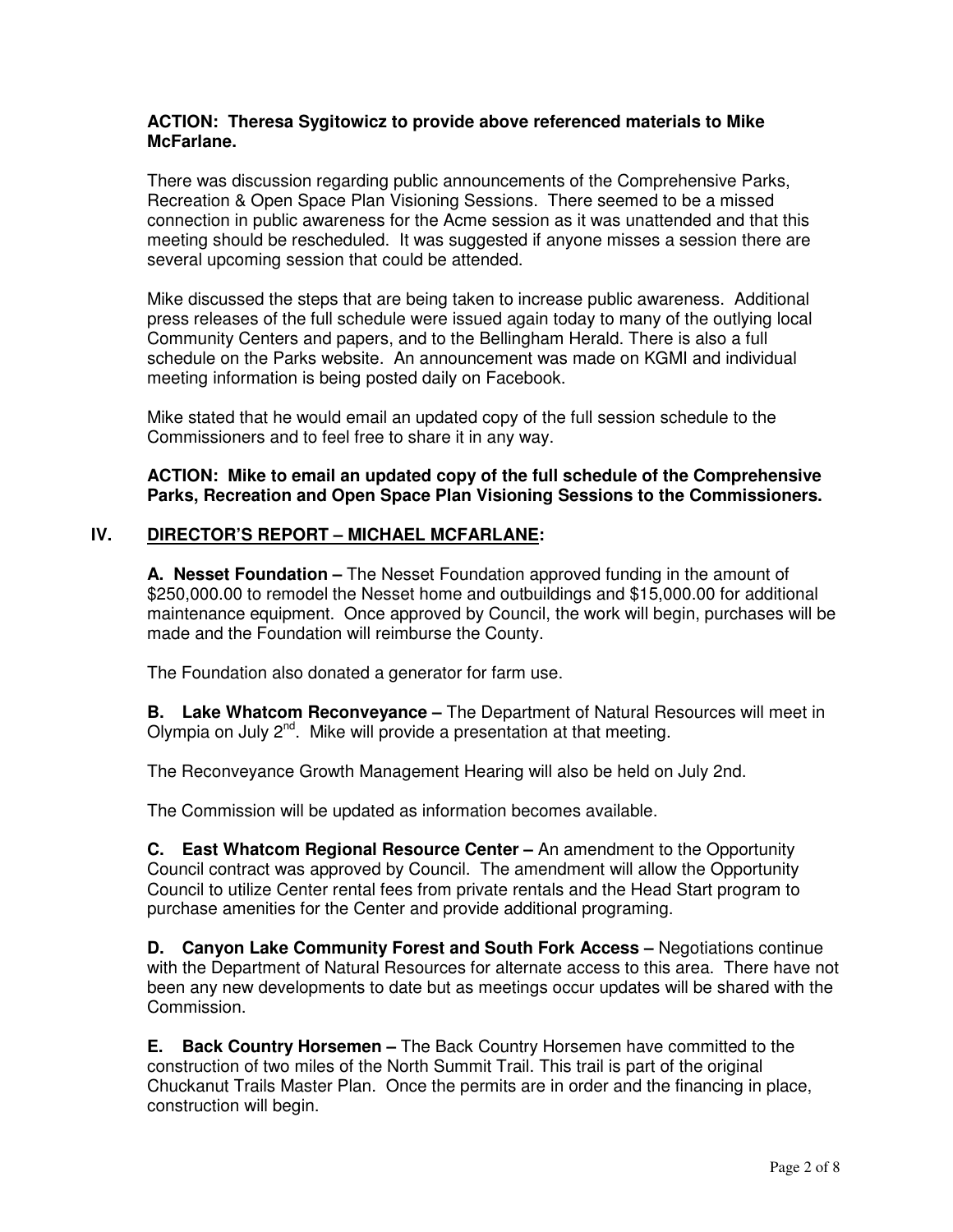**F. Lily Point Marine Park –** The grant for the project has been closed. The total cost of the project was \$2,499,778.00. Rod Lamb was the project manager. The job was well managed and results are excellent.

### **V. OPERATIONS REPORT – ERIK AXELSON:**

Erik provided the Commission with a copy of his Operations Report.

**A. Special Events –** In May and June Hovander Park hosted four major events: Civil War Education Days in early May; canoe-to-mountain bike transition for Ski to Sea on May  $26<sup>th</sup>$ ; Highland Games on June 1-2 and Cub Scout Day Camp this coming week.

It is thought that the Highland Games event was more heavily attended this year than last but final accounting is still being conducted. Accounting result will be shared with the Commission. Civil War Education attendance was over 600 students.

Upcoming Special Events include; Hovander Park Muds to Suds and Whatcom Skill Share Fair, Pt. Roberts Arts & Music Festival, and a cross bike event at Silver Lake Park (a fundraiser for Deming Public Library).

Several of the more popular trails provide locations for marathons and foot races that are hosted by various in-county and out-of-county running clubs.

**B. Promoting County Parks –** We are pursuing several avenues to market our parks and trails to increase the numbers of park users and revenue:

**1. Event donor option –** We negotiated with Muds to Suds the option to donate to Whatcom County Parks as part of their on-line registration process. It is anticipated that there will be over 3,000 participants at this 2-day event. Erik provided the Commission with a copy of the Muds to Suds web page. Whatcom Events is offering this donation option for the American Red Cross, as well as for Whatcom County Parks.

The option to offer this easy form of donations is being explored with other event sponsors, especially with trail event planners as their participants have expressed a high interest in supporting the parks and trails.

**2. Pacific Northwest Camping Guidebook –** Both Silver Lake Park and Lighthouse Marine Park will be featured in the upcoming 2014 edition. This guide has a large circulation and covers camping venues throughout Washington and Oregon.

**3. Official County Parks Facebook Page –** The County Parks Facebook page is now live. This will provide a media outlet that will help promote parks and trails to a wider audience.

**C. Silver Lake Park –** The Park hosted a one-day film shoot for a Chevy Silverado truck commercial. The Silver Lake Park staff worked together to host the film crew, which generated over \$1,400.00 in fees to County Parks.

The Canada geese resident flock continues to grow. USDA Wildlife Services surveyed the flock earlier this month and reported that it now numbers over 200 birds. Efforts are being made to implement a volunteer herding dog program to discourage birds in the picnic areas, the docks and beach. Work is also being completed to discourage geese from nesting in the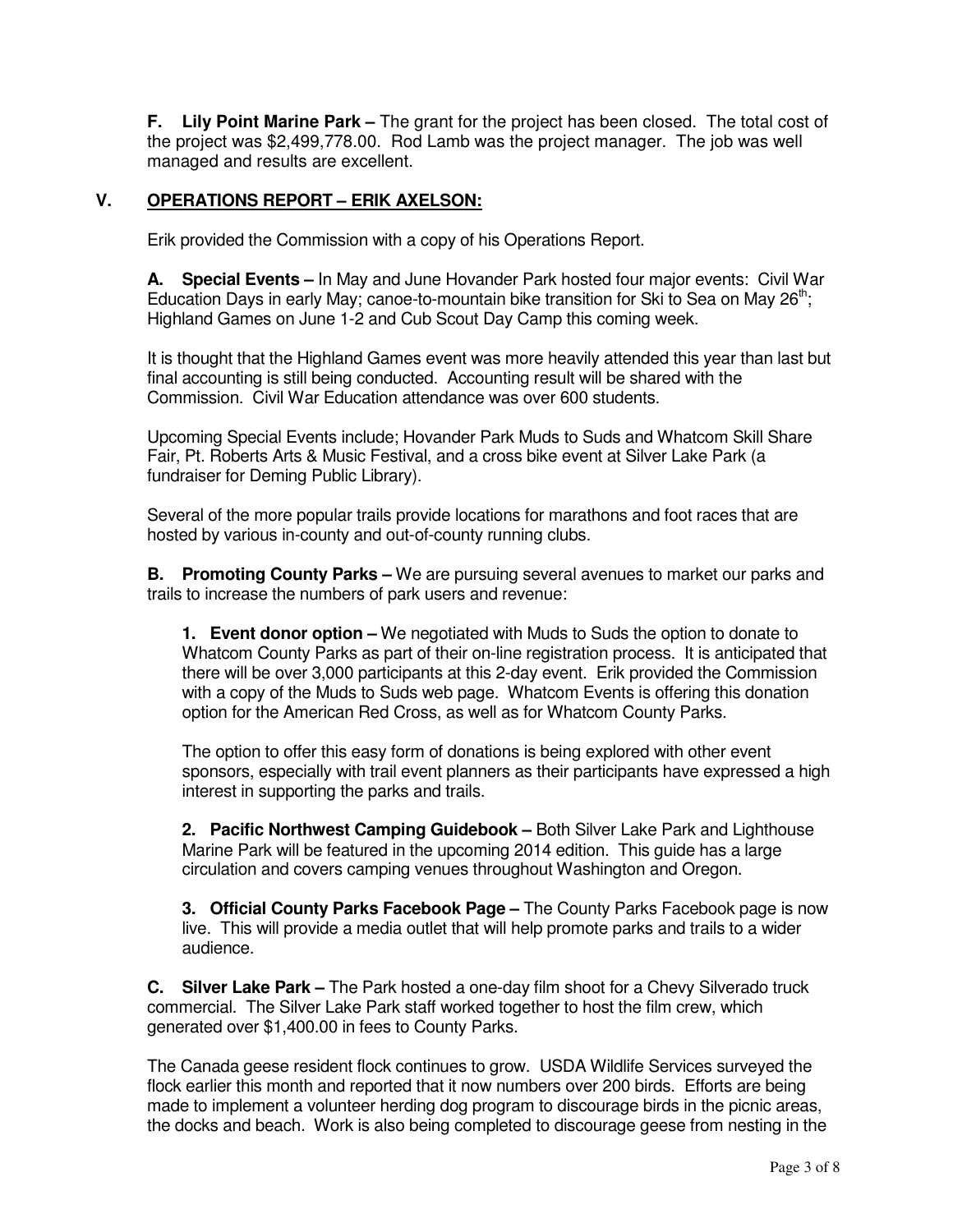area by removing vegetation and by grooming the beach to restore it to a predominately sandy beach. Parks will continue efforts to discourage and monitor the geese population.

Cabin renovations are underway. Propane heating stoves will replace the outdated wall heaters in cabins 3, 4 and 7. In October maintenance staff will apply cosmetic siding upgrades to cabins 2, 5 and 6.

The Commission is scheduled to tour the recent renovations to the Overnight Lodge and view the current work in progress at the playground after the meeting.

Volunteer Campground Hosts are now in residence at Silver Lake Park and Lighthouse Marine Park. These are the first hosts in many years at Silver Lake Park. The agreement allows for 28 hours per week at Silver Lake Park and 20 hours per week at Lighthouse, for periods of 30 days. The hosts will provide assistance with camper check-ins, and routine cleaning and maintenance in the parks, in exchange for a complimentary RV camping site. The 30-day periods can be renewed for up to 90 days, a procedure similar to that of Washington State Parks.

**D. Plantation Rifle Range –** Patronage and revenue at the Range, especially the Pistol Range, remains strong with a current week's revenue of \$5,000.00. This is unusually high for June as use typically tapers off during the summer months.

**E. Staffing –** The 2013 hiring process for seasonal staff is complete. All staff is working at respective assigned parks and trails.

The gardener at the Fragrance Garden has been on site since early May. Due to the on-site gardener and the volunteer assistance from Lions Clubs the garden looks terrific. Commission members were encouraged to visit.

Erik opened the floor for questions.

There was some discussion regarding royalties, fees and charges for commercial filming. Erik explained that the park receives an established fee for the use of the park with a sliding scale fee based on park impact.

There was discussion regarding the event donor option and if the donation is tax deductible. Erik explained that the funds are collected by the event planner / organizer and remitted to a fund for Whatcom County Parks established at the Whatcom Parks and Recreation Foundation, a non-profit organization.

The Bay-to-Baker culvert repair was discussed. Erik explained that this repair has not been completed to date but is scheduled on the work calendar.

There was a request for clarification regarding the removal of the fecal matter that is left behind by the goose population at Silver Lake Park and the possible fines that could be incurred from the Department of Ecology as a result of poor water quality. Erik stated that he has not received any communications from the Department of Ecology but will research their standards for water quality and fines.

#### **ACTION: Erik to research the Department of Ecology water quality standards and fines.**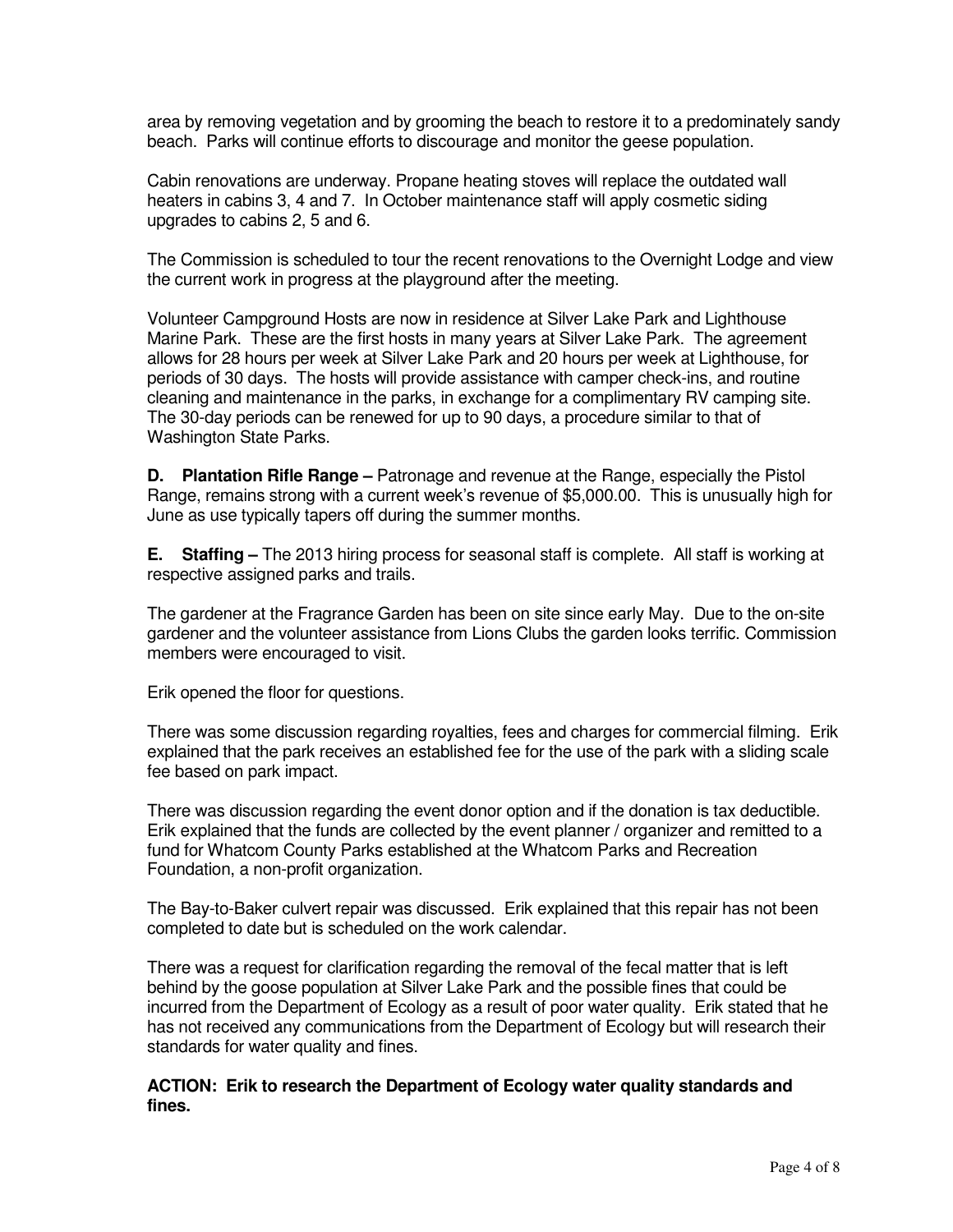Erik explained that Parks is working with the Washington State Department of Health to develop protocols for monitoring water quality through testing at the public beach area, and may undertake a testing regimen.

### **VI. DESIGN & DEVELOPMENT REPORT – Michael McFarlane:**

**A. Lookout Mountain Trailhead –** The trailhead is currently under construction. The vault toilet has been ordered and will arrive in late August / early September. The area has been cleared by the contractor.

There is a change order in to the contractor regarding a section in the parking lot that had softer soils than expected.

A phosphorus filter is being installed under the parking lot that should result in a zero phosphorus level runoff. The filter information will be included in an interpretive panel for public information.

**B. Hovander Trail Bid –** The bid for this project has been released. Bids are expected to be received by July  $4<sup>th</sup>$  for opening.

**C. Silver Lake Park Playground –** The project is expected to be completed in the next 10-14 days with a completion target prior to the July  $4<sup>th</sup>$  holiday.

**D. Lighthouse Marine Park Dock –** It is expected that the bid request will be rereleased. All bids submitted on the previous release were over the budgeted amount. One contractor was unable to bid at the time due to current projects constraints but is expected to submit a bid if it is re-released.

If all bids received after the re-bid are over budget the project may need to be reassessed as neither the State nor the County have additional funds available for this project.

**E. Samish Park Dock Replacement –** The components for the new dock have been delivered to Park Headquarters and will be installed after Labor Day.

Mike called for questions.

There was discussion regarding the disposal practices for old playground equipment. Mike explained when playground equipment is replaced it is usually out of compliance with required code and in such disrepair that there would be liability issues if donated or given away. The practice is to salvage and reuse as many parts as possible, and recycle or dispose of parts that cannot be reused.

There was discussion regarding the playground at Josh Vander Yacht Memorial Park in terms of using any of the playground equipment from Lighthouse Marine Park and if not, possible options for new equipment at that park.

Mike stated that the Lighthouse Marine Park playground structure would not be used at any other location because it is at the end of its lifespan. Parts of the structure may be recycled to enhance existing equipment at Lighthouse Marine Park.

Mike explained that if there is any expansion or installation of playground equipment at Vander Yacht Park there would first need to be an approved site design and the selected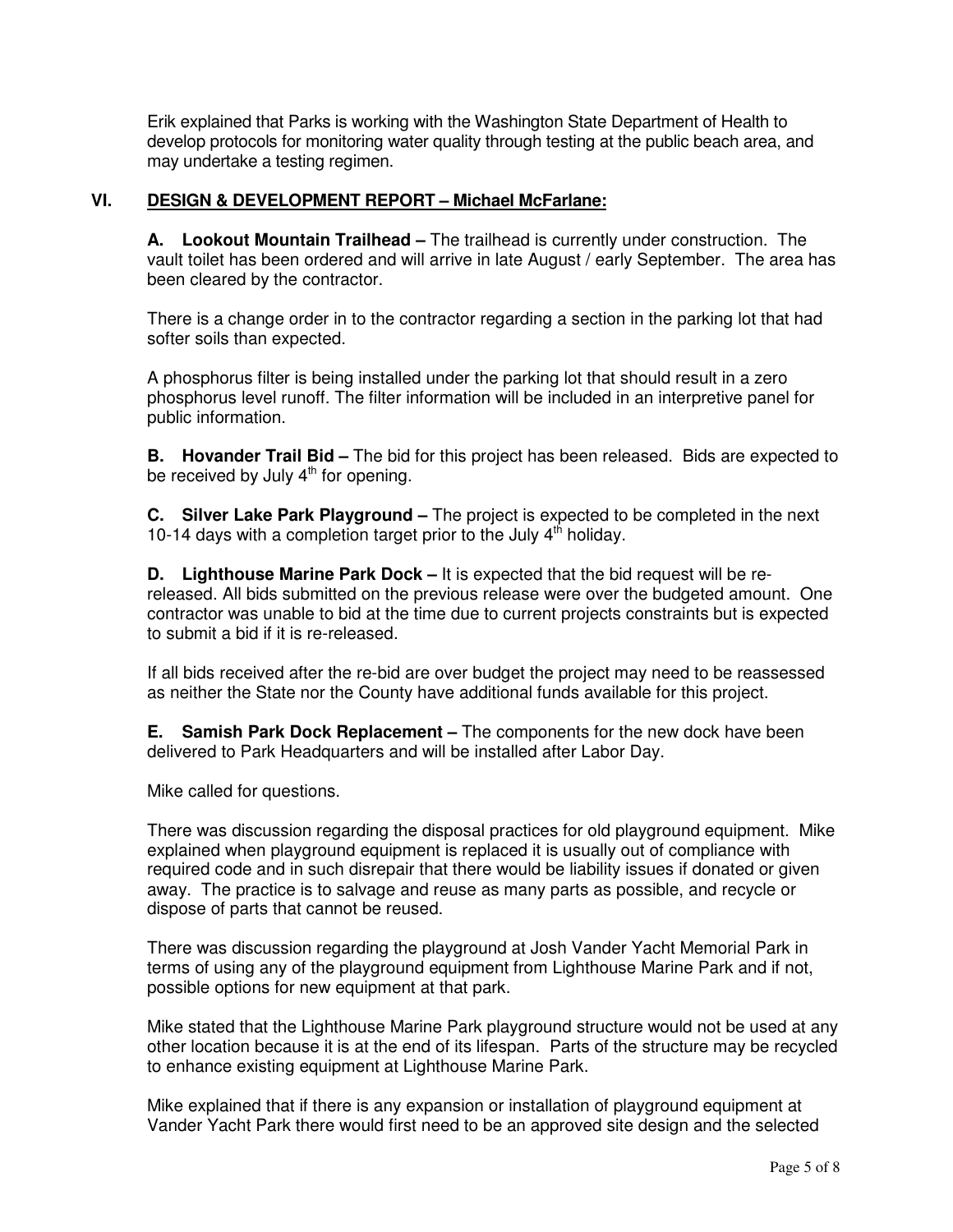equipment would have to meet the Consumer Product Safety Commission guidelines. Along with these guidelines, the site would need to provide an adequate fall zone.

On initial inspection, Mike stated that the current site may be able to accommodate such items as a climbing rock or a few spring toys but is a very limited site due to the existing curb that is inhibits a safe fall zone.

It was also discussed that playground equipment is purchased through the Capital projects budget which has been approved through 2014. Parks would not be able to consider new playground projects until the 2015/16 budget was being developed.

There was some discussion on playground equipment prices and vendors. Mike stated that Rod Lamb could provide some help with this information based on past purchases. There are also catalogs available for loan at the Parks and Recreation Headquarters office.

#### **VII. UNFINISHED BUSINESS:**

**A. Discussion on the recreational use and management of the summer activities at the South Fork of the Nooksack River.** Mike distributed email documents that were sent to him by Jeff Margolis regarding this topic.

Jeff stated that it was his understanding at this time that the issue has been address by County Council and Executive Louws and would like to table discussion until a later date.

Mike stated that he would like to clarify the Council / Executive decision.

The Council has asked the Executive to research this issue as a result of the number of concerns that were outlined by the Sheriff's Department both in terms of the department and local residents. The Sheriff's Department would need to hire more deputies to increase enforcement in the area.

The Executive did not ask County Departments to manage tubing.

The County Executive is going to research the issue in terms of the County's involvement in the area. Involvement may be very limited as the only county owned property in the Acme area is a stretch of flood property that is owned by Public Works but is on the opposite side of the bridge from the river rafting access area. There is no other County owned property in the area of discussion.

The riverbed and river bars are the jurisdiction of Washington State through the Department of Natural Resources and the Department of Fish and Wildlife. Highway 9 is also State property and the pullouts are on the State right-of-way. The remainder of the area is private property.

The Parks Department does not have enforcement authority or the law enforcement credentials required to provide enforcement on State lands. Unless the Executive and Council decide to pursue the purchase of an access site in that location the Parks Department involvement is non-existent.

Mike went on to discuss that there are a number of issues that the executive and administration need to lay out and discuss with the agencies and individuals who actually have jurisdiction over or own property in the area.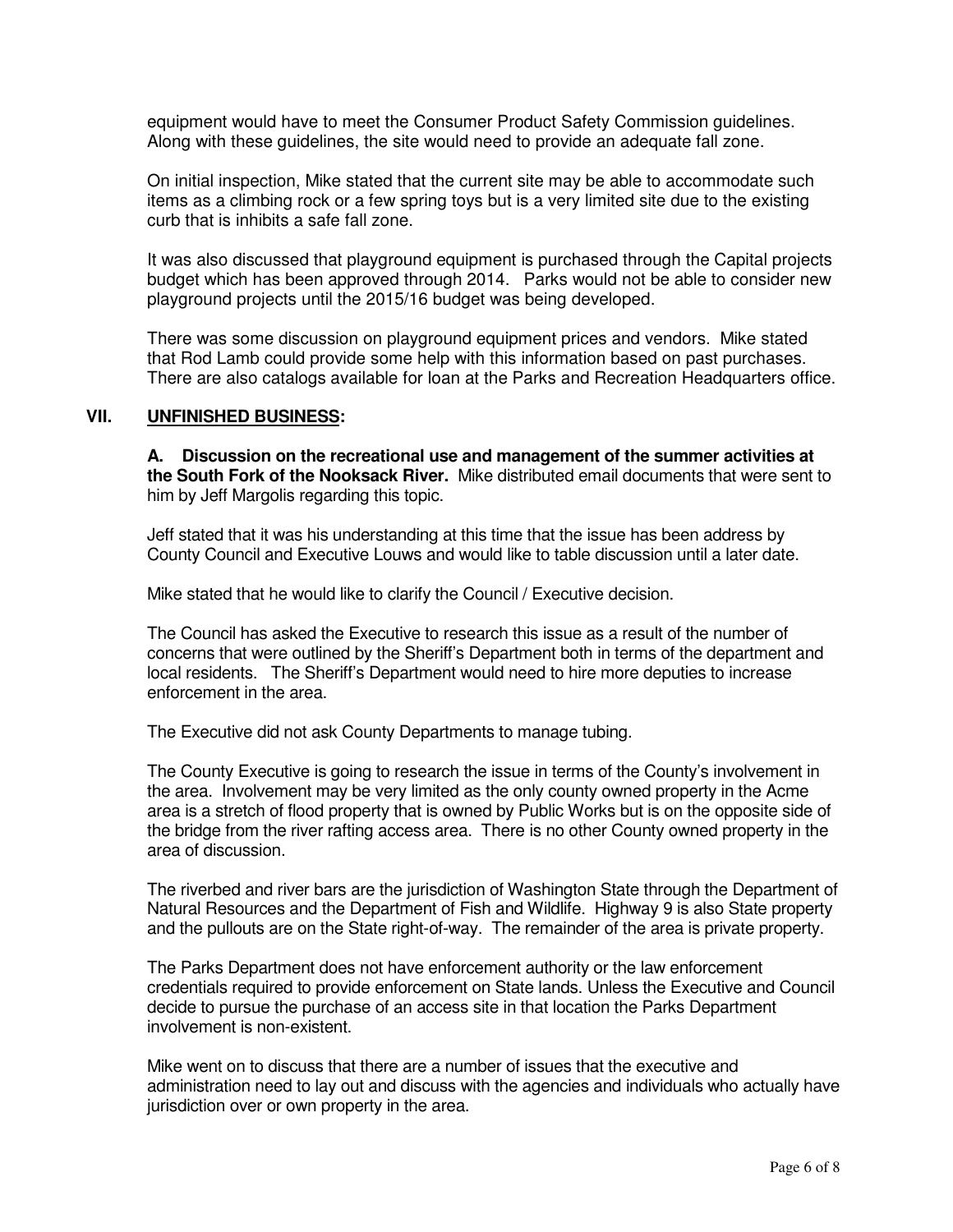Identifying what the County can and cannot do in terms of resolution is in the very early stages of discussion. It has not been determined yet who will be involved in these discussion or what the solutions are.

Mike stated that the Commission will be updated as the issue moves forward.

**B. Comprehensive Parks, Recreation and Open Space Plan (CPROSP) –** Mike provided the Commission with a copy of the on-line survey. He also invited the Commission to review the survey on the Parks and Recreation web site.

The random phone survey qualifying will begin this evening. It is anticipated that 300-400 calls will be made to contact 200 individuals in the County who will complete the survey.

The survey questions in both surveys are the same. The phone survey results will be kept separate from the on-line survey results in order to provide a comparison between the two surveys. The random phone survey will give a better cross section of the county whereas the online survey can be completed by anyone who accesses it from the Parks' web page.

There was some concern expressed about the length of the survey. The questions were kept the same on both surveys to insure that the public would be able to weigh in on all issues whether they took the survey on-line or were involved in the random telephone survey.

There was discussion that the City of Everson was not included on the survey regions. Mike explained that it was the intention to break the County into sections with Everson included in the Nooksack / Sumas area.

The random survey will give a cross section in terms of public opinion on funding, general priorities, etc.

There are sections of the survey that address the public perceptions of resources within the county as the survey discusses all the county resources, not just Whatcom County Parks. This will provide a comparison for the State survey that was done for this region.

It was discussed that the survey is available to anyone that visits the Parks and Recreation web site and could be completed by non-county residents. This is not considered a concern as there are non-county residents that regularly use our resources. The survey does have questions that ask if the participant uses Whatcom County parks and recreation and how many years they have lived in Whatcom County. It also discusses the participants' area of residence. These could offer the option to identify and screen these participants in order to separate results from in-county participants.

Mike stated that there was a good user-group turn-out in Bellingham. This meeting was designed specifically for the Friends organizations, user groups and various clubs and organizations that we currently have leases and agreements with, to discuss the issues specific to them.

Mike discussed the public visioning sessions in terms of turn out, meeting content, future meeting locations and meeting promotion. It was suggested that meeting information could be posted at the local post offices, grocery stores, coffee shops, etc.